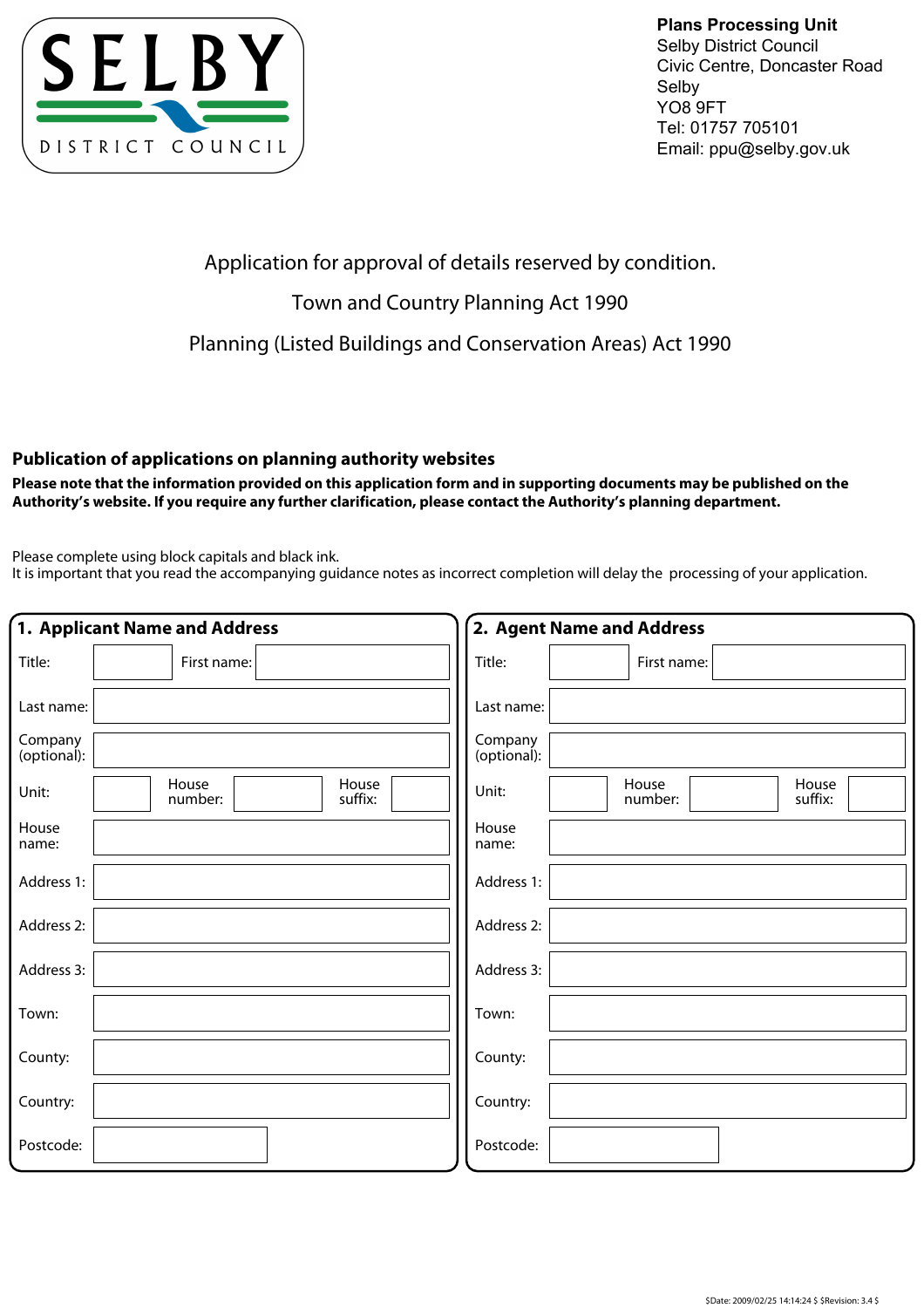| <b>3. Site Address Details</b><br>Please provide the full postal address of the application site.<br>House<br>House<br>Unit:<br>suffix:<br>number:<br>House<br>name:<br>Address 1:<br>Address 2:<br>Address 3:<br>Town:<br>County:<br>Postcode<br>(optional):<br>Description of location or a grid reference.<br>(must be completed if postcode is not known):<br>Northing:<br>Easting:<br>Description: | 4. Pre-application Advice<br>Has assistance or prior advice been sought from the local<br>authority about this application?<br>Yes<br> No<br>If Yes, please complete the following information about the advice<br>you were given. (This will help the authority to deal with this<br>application more efficiently).<br>Please tick if the full contact details are not<br>known, and then complete as much as possible:<br>Officer name:<br>Reference:<br>Date (DD/MM/YYYY):<br>(must be pre-application submission)<br>Details of pre-application advice received? |  |  |  |  |
|---------------------------------------------------------------------------------------------------------------------------------------------------------------------------------------------------------------------------------------------------------------------------------------------------------------------------------------------------------------------------------------------------------|----------------------------------------------------------------------------------------------------------------------------------------------------------------------------------------------------------------------------------------------------------------------------------------------------------------------------------------------------------------------------------------------------------------------------------------------------------------------------------------------------------------------------------------------------------------------|--|--|--|--|
| 5. Description Of Your Proposal<br>Please provide a description of the approved development as shown on the decision letter, including the application reference number<br>and date of decision in the sections below:<br>(Date must be pre-application<br>Date of decision:<br>Reference number:                                                                                                       |                                                                                                                                                                                                                                                                                                                                                                                                                                                                                                                                                                      |  |  |  |  |
| Please state the condition number(s) to which this application relates:                                                                                                                                                                                                                                                                                                                                 | submission) (DD/MM/YYYY)                                                                                                                                                                                                                                                                                                                                                                                                                                                                                                                                             |  |  |  |  |
| 1.                                                                                                                                                                                                                                                                                                                                                                                                      | 6.                                                                                                                                                                                                                                                                                                                                                                                                                                                                                                                                                                   |  |  |  |  |
| 2.                                                                                                                                                                                                                                                                                                                                                                                                      | 7.                                                                                                                                                                                                                                                                                                                                                                                                                                                                                                                                                                   |  |  |  |  |
| 3.                                                                                                                                                                                                                                                                                                                                                                                                      | 8.                                                                                                                                                                                                                                                                                                                                                                                                                                                                                                                                                                   |  |  |  |  |
| 4.                                                                                                                                                                                                                                                                                                                                                                                                      | 9.                                                                                                                                                                                                                                                                                                                                                                                                                                                                                                                                                                   |  |  |  |  |
| 5.                                                                                                                                                                                                                                                                                                                                                                                                      | 10.                                                                                                                                                                                                                                                                                                                                                                                                                                                                                                                                                                  |  |  |  |  |
| Has the development already started?                                                                                                                                                                                                                                                                                                                                                                    | Yes<br>No                                                                                                                                                                                                                                                                                                                                                                                                                                                                                                                                                            |  |  |  |  |
| If Yes, please state when the development started (DD/MM/YYYY):                                                                                                                                                                                                                                                                                                                                         | (date must be pre-application<br>submission)                                                                                                                                                                                                                                                                                                                                                                                                                                                                                                                         |  |  |  |  |
| Yes<br>No<br>Has the development been completed?                                                                                                                                                                                                                                                                                                                                                        |                                                                                                                                                                                                                                                                                                                                                                                                                                                                                                                                                                      |  |  |  |  |
| (date must be pre-application<br>If Yes, please state when the development was completed (DD/MM/YYYY):<br>submission)                                                                                                                                                                                                                                                                                   |                                                                                                                                                                                                                                                                                                                                                                                                                                                                                                                                                                      |  |  |  |  |
| 6. Discharge Of Condition<br>Please provide a full description and/or list of the materials/details that are being submitted for approval:                                                                                                                                                                                                                                                              |                                                                                                                                                                                                                                                                                                                                                                                                                                                                                                                                                                      |  |  |  |  |
| 7. Part Discharge Of Condition(s)                                                                                                                                                                                                                                                                                                                                                                       |                                                                                                                                                                                                                                                                                                                                                                                                                                                                                                                                                                      |  |  |  |  |
| Yes<br>Are you seeking to discharge only part of a condition?<br>lNo<br>If Yes, please indicate which part of the condition your application relates to:                                                                                                                                                                                                                                                |                                                                                                                                                                                                                                                                                                                                                                                                                                                                                                                                                                      |  |  |  |  |
|                                                                                                                                                                                                                                                                                                                                                                                                         |                                                                                                                                                                                                                                                                                                                                                                                                                                                                                                                                                                      |  |  |  |  |

\$Date: 2009/02/25 14:14:24 \$ \$Revision: 3.4 \$